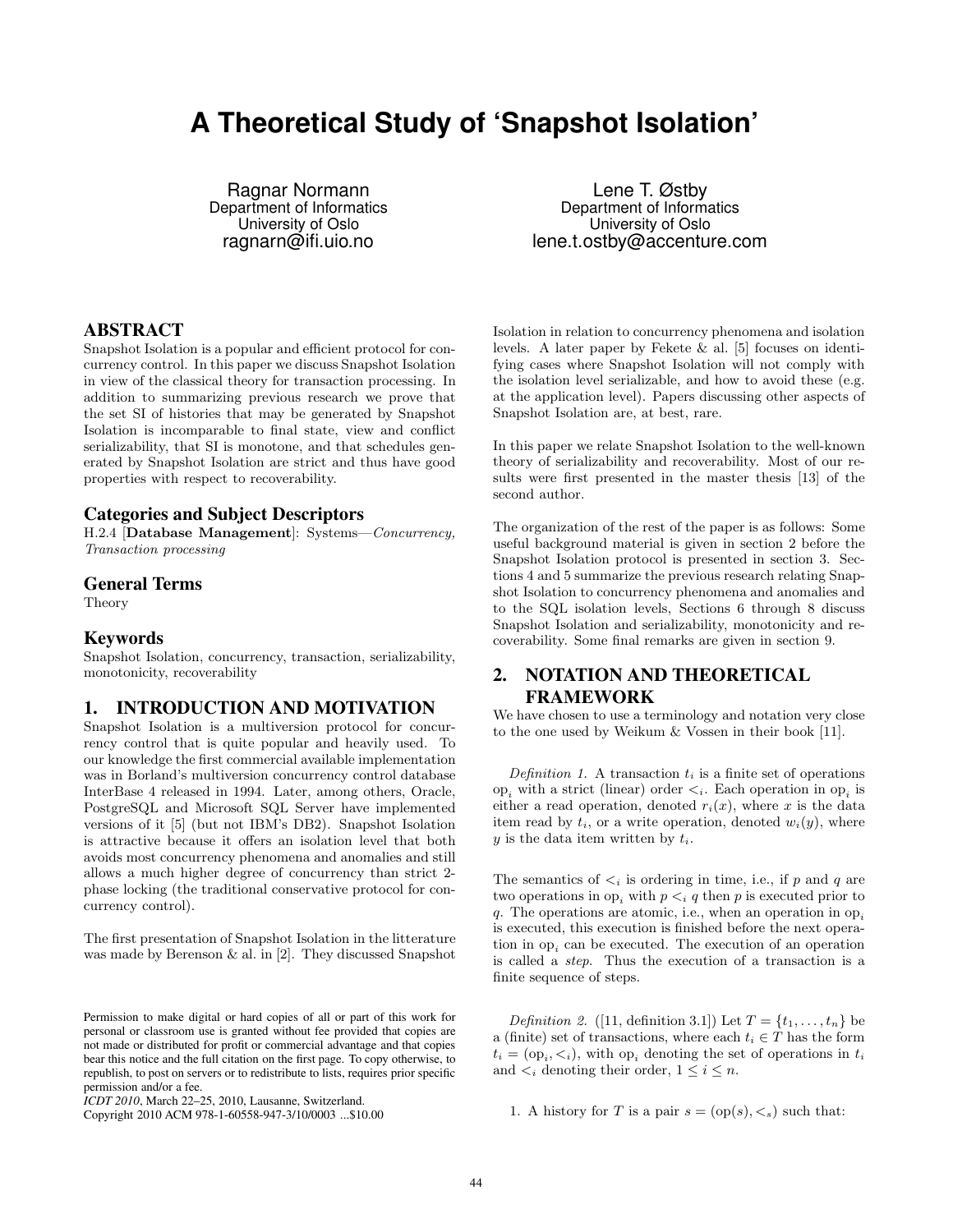- (a)  $op(s) \subseteq \bigcup_{i=1}^{n} op_i \cup \bigcup_{i=1}^{n} \{a_i, c_i\}$  and  $\bigcup_{i=1}^{n} op_i \subseteq$  $op(s)$ , i.e., s consists of the union of operations from the given transactions plus some (terminating) operations, each of which may either be a  $c_i$ (commit) or an  $a_i$  (abort);
- (b)  $(\forall i, 1 \leq i \leq n)c_i \in op(s) \Leftrightarrow a_i \notin op(s)$ , i.e., for each transaction, there is either a commit or an abort in s, but not both;
- (c)  $\bigcup_{i=1}^n \langle i \subseteq \langle s, i.e., \text{ all transaction orders are con-} \rangle$ tained in the partial order given by s;
- (d)  $(\forall i, 1 \leq i \leq n)(\forall p \in \text{op}_i)p \lt_s a_i \text{ or } p \lt_s c_i, \text{ i.e., }$ the commit or abort operation always appears as the last step of a transaction;
- (e) each pair of operations  $p, q \in \text{op}(s)$  from distinct transactions that accsess the same data item and have at least one write operation among them is ordered in s in such a way that either  $p \lt s q$  or  $q \lt_s p$ .

The transactions participating in a history s is denoted  $trans(s)$ , i.e.,  $trans(s) = T$ .

2. A schedule is a prefix of a history.

In plain language, definition 2 states that a history  $h$  for  $T$ is a partial order of all steps in the transactions in  $T$  such that

- the internal order of each transaction's steps is preserved in h
- $\bullet$  each transaction in  $T$  is terminated by either a commit or an abort in h
- all read-write or write-write conflicts between different transactions in  $T$  are ordered in  $h$

When working with histories it is convenient to introduce two (fictious) transactions: one initializing transaction  $t_0$ that writes the initial state of the database (and commits) before the execution of the history is started, and one final (read-only) transaction  $t_{\infty}$  that reads the whole database after the execution of the history is finished.

As mentioned in the introduction, Snapshot Isolation is a multiversion protocol. We therefore need the following two definitions:

Definition 3. ([11, definition 5.1]) Let s be a history with initializing transaction  $t_0$  and final transaction  $t_{\infty}$ . A version function for  $s$  is a function  $h$ , which associates whith each read step of s a previous write step on the same data item, and which is the identity on write steps.

Definition 4. ([11, definition 5.2]) Let  $T = \{t_1, \ldots, t_n\}$  be a (finite) set of transactions.

1. A multiversion history for T is pair  $m = (op(m), <sub>m</sub>),$ where  $\lt_m$  is an order on  $op(m)$  and

- (a)  $op(m) = h(\bigcup_{i=1}^n op(t_i))$  for some version function h
- (b) for all  $t \in T$  and all operations  $p, q \in op(t)$  the following holds:

$$
p <_t q \Rightarrow h(p) <_m h(q)
$$

- (c) if  $h(r_i(x)) = w_i(x_i), i \neq j$ , and  $c_i$  is in m, then  $c_i$ is in m and  $c_i <_m c_j$ .
- 2. A multiversion schedule is a prefix of a multiversion history.

Finally, to be able to compare isolation levels we need the following definition from Berenson & al. [2]:

Definition 5. An isolation level  $L_1$  is weaker than an isolation level  $L_2$  (or  $L_2$  is stronger than  $L_1$ ), denoted  $L_1 \ll L_2$ , if all non-serializable histories that obey the citeria of level  $L_2$ also satisfy level  $L_1$ , and there is at least one non-serializable history that can occur at level  $L_1$  but not at level  $L_2$ . Two isolation levels are *incompareable*, denoted  $L_1 \gg L_2$ , when each isolation level allows a non-serializable history that is disallowed by the other.

Note that this definition only takes the non-serializable histories into account. It is irrelevant which serializable histories that may be disallowed.

# 3. THE SNAPSHOT ISOLATION PROTOCOL

Definition 6. The Snapshot Isolation Protocol produces multiversion schedules by enforcing the following two rules:

- 1. When a transaction  $t$  reads a data item  $x$ ,  $t$  reads the newest version of  $x$  written by a transaction that committed before t started.
- 2. The write sets of two concurrent transactions must be disjoint.

The set of histories that may be produced by the Snapshot Isolation protocol is denoted SI.

Rule 1 states that the version function maps each read action  $r_i(x)$  to the most recent committed write action  $w_i(x)$  at the time  $t_i$  started.

Rule 2 states that if  $t_1$  and  $t_2$  are two transactions where  $t_1$ starts before  $t_2$ , and  $t_1$  commits after  $t_2$  has started,  $t_1$  and  $t_2$  are not permitted to write the same data item.

There are several methods to enforce rule 2. One is to compare write sets at commit. Oracle has implemented a more efficient algorithm which in Fekete et al. [6] is called 'first updater wins'. This algorithm works as follows:

Assume two transactions  $t_1$  and  $t_2$  are concurrent,  $t_1$  writes  $x$ , and  $t_2$  also wants to write x. Then  $t_2$  cannot write x before  $t_1$  has released its lock on  $x$ . Then there are three possibilities: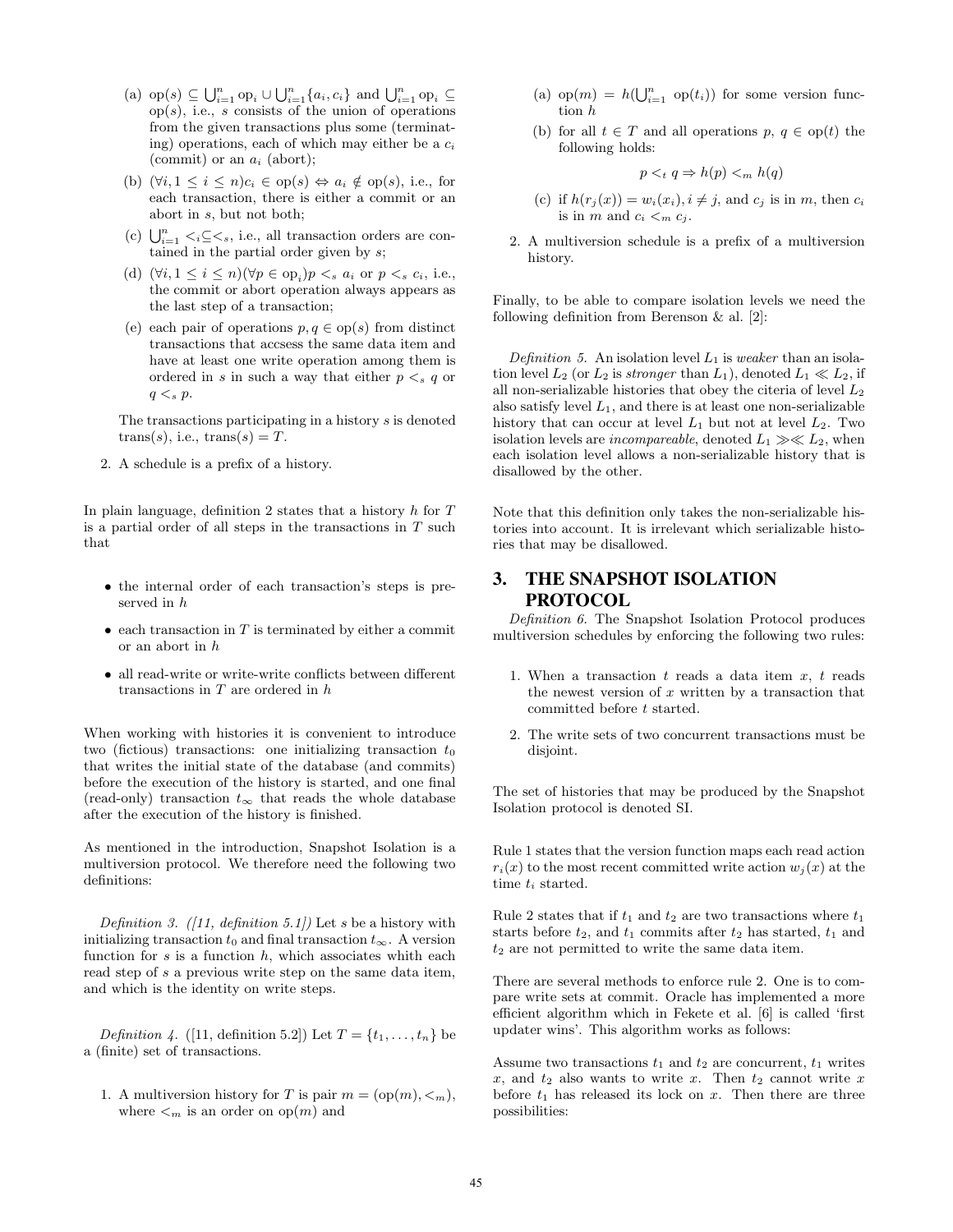- If  $t_2$  is queued to write x and  $t_1$  commits,  $t_2$  is immediately aborted.
- If  $t_1$  commits before  $t_2$  tries to write  $x, t_2$  is aborted when it tries to perform the write.
- If  $t_1$  drops its lock because it aborts,  $t_2$  is allowed to write x.

Finally, here is the rule for when old versions are superfluous:

• A version  $x_i$  of a data item  $x$  may be deleted if, and only if, there is a newer version  $x_k$  of x, and all active transactions were started after  $t_k$  was committed.

# 4. CONCURRENCY PHENOMENA AND ANOMALIES

We base our discussion mainly on Berenson & al. [2], and throughout this section we make heavy use of their definitions and examples. In [2] they distinguish between concurrency phenomena (denoted by  $P$ ) – which may result in errors – and concurrency anomalies (denoted by  $A$ ) – which always result in errors. We follow their nomenclature in the list below:

#### P0 – Dirty Write

Example:  $w_1(x)w_2(x)$  (c<sub>1</sub> or  $a_1$ )

- P1 Dirty Read Example:  $w_1(x)r_2(x)$  (c<sub>1</sub> or  $a_1$ )
- P2 Fuzzy or Non-Repeatable Read Example:  $r_1(x)w_2(x)$  ( $c_1$  or  $a_1$ )

#### P3 – Phantom

Example:  $r_1(P)w_2(y \text{ in } P)(c_1 \text{ or } a_1)$ 

The P in the example stands for 'Predicate' and is typically the result set of a SQL WHERE-clause. So if  $t_1$  reads the data items that satisfy  $P$  (e.g. to evaluate some aggregate function on them) whereupon  $t_2$  writes a new data item satisfying  $P$  before  $t_1$  commits,  $t_1$  will commit with an incorrect answer.

A stricter interpretation of P3 will transform it into an anomaly:

#### A3 – Phantom

Example:  $r_1(P)w_2$ (insert y to  $P)c_2r_1(P)c_1$ Here  $t_1$  executes a query satisfying the predicate  $P$ twice, finding that the result has changed.

#### P4 – Lost Update

Example:  $r_1(x)w_2(x)w_1(x)c_1$ 

#### A5A – Read Skew

Example:  $r_1(x)w_2(x)w_2(y)c_2r_1(y)$  (c<sub>1</sub> or a<sub>1</sub>)

#### A5B – Write Skew

Example:  $r_1(x)r_2(y)w_1(y)w_2(x)$  ( $c_1$  and  $c_2$  in some order)

## A6 – Read-Only Transaction Anomaly

Example:  $r_2(x)w_1(y)c_1r_3(x)r_3(y)c_3w_2(x)c_2$ Snapshot Isolation was originally trusted to never present incorrect data from read-only transactions if no concurrent update transactions wrote incorrect values. But in [6] Fekete et al. presented the above example showing that this is not the case. In the example the commit order differs from the serial order  $t_1t_2t_3$ , and since  $t_1$  and  $t_2$  write different data items, Snapshot Isolation will not detect this Read-Only anomaly.

THEOREM 1. (Berenson & al.[2], Fekete & al.[6]) Of the ten concurrency phenomena and anomalies listed above, only these three may occur in a schedule produced by Snapshot Isolation:

P3: Phantom A5B: Write skew A6: Read-only transaction anomaly

# 5. SQL ISOLATION LEVELS

Isolation levels were introduced in the SQL-92 standard [1], [9, section 14.3]. This standard defines four levels of isolation which SQL-servers should support (the levels are ranked from the strongest to the weakest):

- Serializable. A history generated at isolation level Serializable shall prohibit all concurrency phenomena and anomalies, in fact it shall produce the same result as some serial execution of the transactions in the history.
- Repeatable Read. All phenomena and anomalies but phantoms are prohibited.
- Read Committed. All phenomena and anomalies except dirty writes and reads may occur.

Read Uncommitted. Only dirty writes are prohibited.

THEOREM 2. (Berenson  $\&$  al. [2]) ReadCommitted ≪ SI ≪ Serializable while SI ≫≪ RepeatableRead

#### 6. SERIALIZABILITY

Chapter 3 in the book [11] of Weikum and Vossen is a good source for the theory of serialization. We use their definitions and refer to their book for a more comprehensive treatment of this subject.

Definition 7. Let s be a history of n transactions  $t_1, \ldots, t_n$ with initializing transaction  $t_0$  and final transaction  $t_{\infty}$ , and let  $D$  be the set of data items read or written by some  $t_k$ . For each  $x \in D$  we recursively define the Herbrand semantics of each read step  $r_k(x)$  and each write step  $w_k(x)$  in s by

- 1.  $H_s(w_0(x)) = f_{0x}$  where  $f_{0x}$  is a 0-ary function (a constant – the initial value of  $x$ )
- 2.  $H_s(r_k(x)) = H_s(w_p(x))$  where  $t_p(p \neq k)$  is the last transaction to write x prior to  $t_k$  reading x
- 3.  $H_s(w_k(x)) = f_{kx}(H_s(r_k(y_1)), \ldots H_s(r_k(y_m)))$  where  $r_k(y_1), \ldots, r_k(y_m)$  are all read steps performd by  $t_k$ prior to  $w_k(x)$ , and  $f_{kx}$  is an uninterpreted m-ary function symbol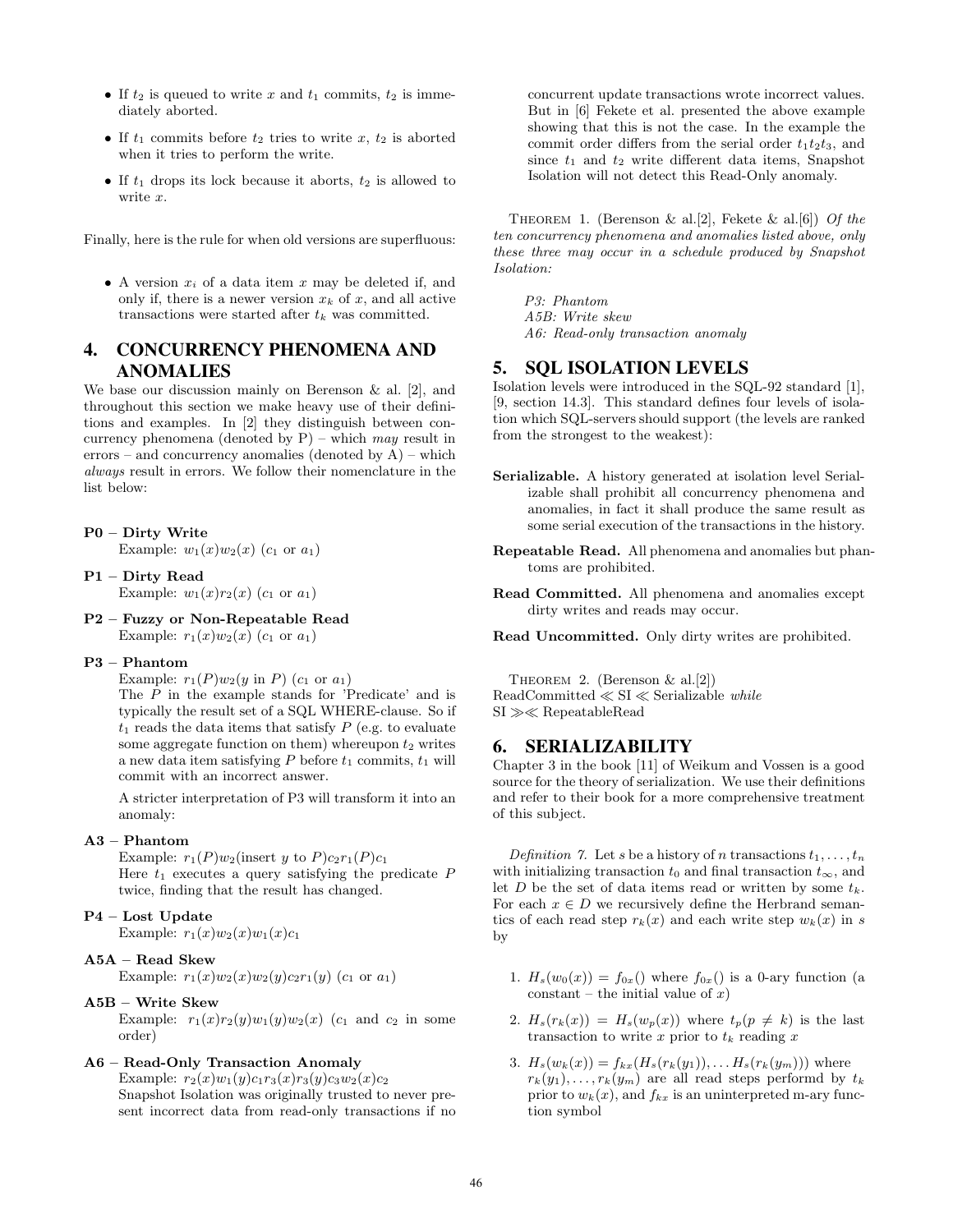The Herbrand semantics of the history s is the function  $H[s]$ from D into the universe of Herbrand formulas defined by:

$$
H[s](x) = H_s(r_\infty(x)), x \in D
$$

Definition 8. Two histories  $s_1$  and  $s_2$  are final state equivalent if they contain the same transactions and  $H[s_1] =$  $H[s_2]$ .

A history is final state serializable if it is final state equivalent to a serial history.

The set of all finite state serializable histories is denoted FSR.

Definition 9. Two histories  $s_1$  and  $s_2$  are view equivalent if they are final state equivalent and  $H_{s_1}(p) = H_{s_2}(p)$  for all (read and write) steps p.

A history is view serializable if it is view equivalent to a serial history.

The set of all view serializable histories is denoted VSR.

Definition 10. The conflict relation of a schedule s,  $conf(s)$ , is defined as the set of all pairs  $(p, q)$  where  $p \leq s q$  and the ordering is a consequence of rule (e) in definition 2, i.e., p and  $q$  are operations in two different transactions in  $s$  which are in either a read-write or a write-write conflict.

Two histories  $s_1$  and  $s_2$  are conflict equivalent if they contain the same transactions and  $conf(s_1) = conf(s_2)$ .

A history is conflict serializable if it is conflict equivalent to a serial history.

The set of all conflict serializable histories is denoted CSR.

The following result is considered well-known (see e.g. [11, corollary 3.3]):

THEOREM 3. CSR  $\subset$  VSR  $\subset$  FSR

THEOREM 4. SI is neither included in, nor includes, any of the serializability classes FSR, VSR or CSR.

PROOF. Due to theorem 3 it is sufficient to find two histories  $h_1$  and  $h_2$  such that  $h_1 \in \text{CRS} \setminus \text{SI}$  and  $h_2 \in \text{SI} \setminus \text{FSR}$ .

For  $h_1$  we may use the example of a dirty read (P1 in section 4):

$$
h_1 = w_1(x)w_2(x)c_1c_2
$$

 $h_1$  is conflict equivalent to  $t_1t_2$ , and thus in CSR. But since  $t_1$  and  $t_2$  are two concurrent transactions that both write x,  $h_1$  is not in SI.

For  $h_2$  the example of a write skew (A5B in section 4) will do:

$$
h_2 = r_1(x)r_2(y)w_1(y)w_2(x)c_1c_2
$$

Both reads are of the initial value and the two write sets are disjoint, so  $h_2 \in \text{SI}$ . To prove the theorem it remains to show that  $h_2 \notin \text{FSR}$ , i.e. that  $h_2$  is not final state equivalent to any of the two possible serial histories:

$$
s_1 = t_1 t_2 = r_1(x) w_1(y) c_1 r_2(y) w_2(x) c_2
$$

$$
s_2 = t_2 t_1 = r_2(y) w_2(x) c_2 r_1(x) w_1(y) c_1
$$

To prove this we calculate the Herbrand semantics:

$$
H[h_2](x) = H_{h_2}(r_{\infty}(x)) = H_{h_2}(w_2(x)) = f_{2x}(H_{h_2}(r_2(y)))
$$
  
=  $f_{2x}(H_{h_2}(w_0(y))) = f_{2x}(f_{0y}())$ 

$$
H[s_1](x) = H_{s_1}(r_{\infty}(x)) = H_{s_1}(w_2(x)) = f_{2x}(H_{s_1}(r_2(y)))
$$
  
=  $f_{2x}(H_{s_1}(w_1(y))) = f_{2x}(f_{1y}(H_{s_1}(r_1(x)))$   
=  $f_{2x}(f_{1y}(H_{s_1}(w_0(x))) = f_{2x}(f_{1y}(f_{0x}))$ 

$$
H[s_2](x) = H_{s_2}(r_{\infty}(x)) = H_{s_2}(w_2(x)) = f_{2x}(H_{s_2}(r_2(y)))
$$
  
=  $f_{2x}(H_{s_2}(w_0(y))) = f_{2x}(f_{0y}(y))$ 

$$
H[h_2](y) = H_{h_2}(r_{\infty}(y)) = H_{h_2}(w_1(y)) = f_{1y}(H_{h_2}(r_1(x)))
$$
  
=  $f_{1y}(H_{h_2}(w_0(x))) = f_{1y}(f_{0x}())$ 

$$
H[s_1](y) = H_{s_1}(r_{\infty}(y)) = H_{s_1}(w_1(y)) = f_{1y}(H_{s_1}(r_1(x)))
$$
  
=  $f_{1y}(H_{s_1}(w_0(x))) = f_{1y}(f_{0x}(x))$ 

$$
H[s_2](y) = H_{s_2}(r_{\infty}(y)) = H_{s_2}(w_1(y)) = f_{1y}(H_{s_2}(r_1(x)))
$$
  
=  $f_{1y}(H_{s_2}(w_2(x))) = f_{1y}(f_{2x}(H_{s_2}(r_2(y)))$   
=  $f_{1y}(f_{2x}(H_{s_2}(w_0(y))) = f_{1y}(f_{2x}(f_{0y}()))$ 

Since  $H[h_2](x) \neq H[s_1](x)$  and  $H[h_2](y) \neq H[s_2](y)$  our proof is complete.  $\Box$ 

# 7. MONOTONICITY

The concept monotone histories was introduced by Yannakakis [12]:

'The greater the number of transactions that run concurrently in the system, the less the chances that a request of a transaction to read or write some data will be granted immediately. Or in other words, if a request is granted under a given load, it would also be granted if the load were lighter (i.e., if some of the other transactions were not present).'

Yannakis called histories adhering to this principle monotone. To give a more formal description of monotonicity Yannakakis introduced the concept subschedule which Weikum & Vossen [11, end of section 3.7]) call a projection:

Definition 11. Let s be a schedule for a set  $T$  of transactions, and let  $U \subseteq T$ . The projection of s on U, denoted  $\Pi_U(s)$ , is what we get if we from s remove all operations performed by all transactions in  $T \setminus U$ .

Schedulers use projections mainly to handle aborts: Whenever one or more transactions in a schedule abort, the schedule is replaced by the projection of the schedule on its nonaborted transactions. In fact, the same happens when a transaction commits: The transaction is added to the history of all committed transactions and removed from the schedule by a projection, but projections caused by commits can not create any problems.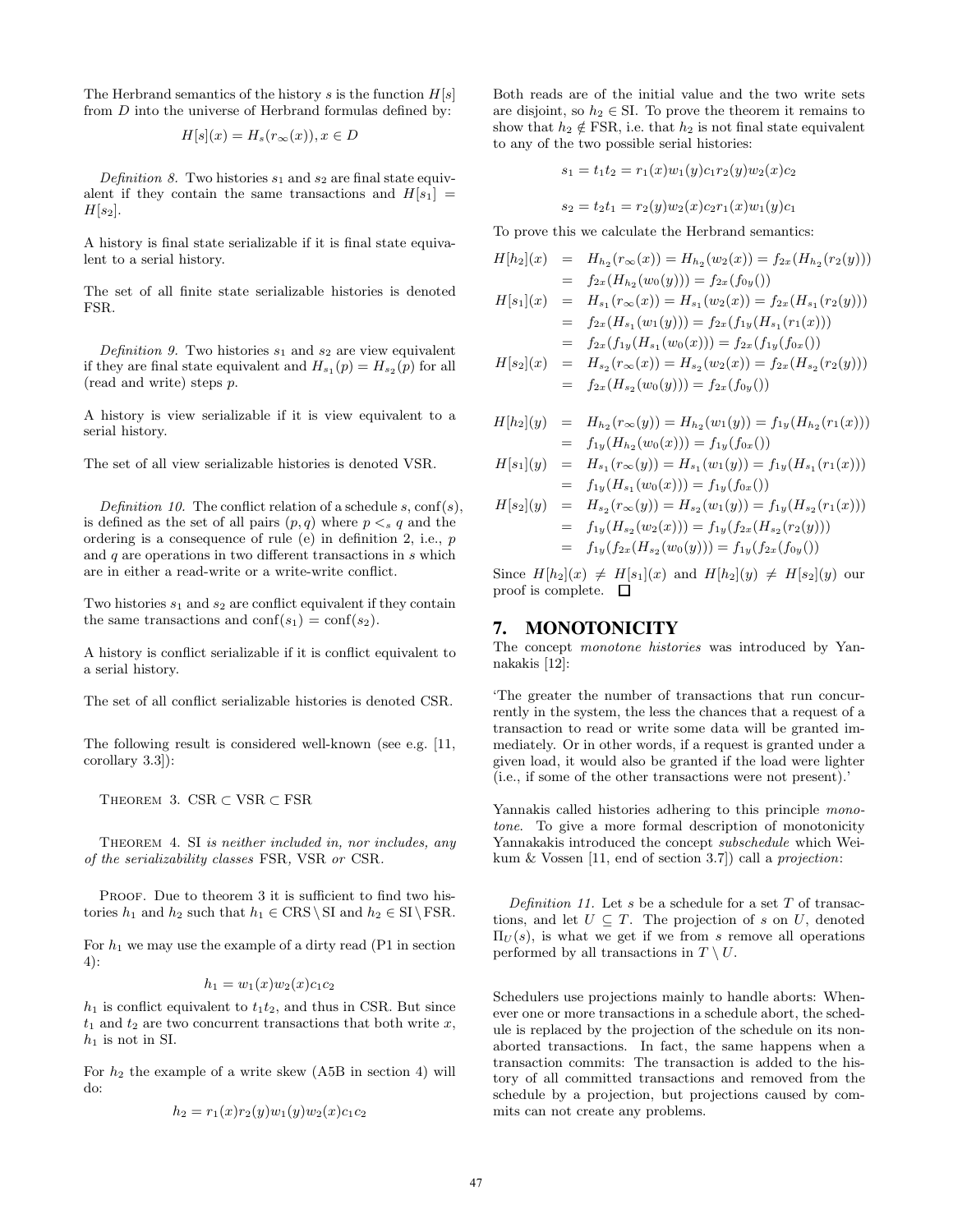Definition 12. A class  $E$  of histories (legal schedules) is said to be monotone if the following holds: If  $s$  is in  $E$  then all projections of s are in E.

The importance of monotonicity is that a monotone class is closed under aborts. The following example illustrates this and shows why it seems almost impossible to make a scheduler for a class which is not monotone:

**Example** Let  $E$  be the class of schedules a given scheduler  $\mathcal S$  may produce, i.e.  $E$  is the class of legal schedules, and assume that  $E$  is not monotone. Then the following may happen:

> $S$  makes a schedule  $s$  for a set of transactions  $T<sub>1</sub>$

A transaction  $t \in T$  aborts.

 $\Pi_{T \setminus \{t\}}(s) \notin E$  (construe an illegal schedule).

Another problem is that an illegal schedule s may become legal if a new transaction arrives to be interleaved with s.

We claim that this example proves the importance of monotonicity.

Both Yannakakis [12] and Weikum & Vossen [11] have tacitly assumed that their database is not multiversion when discussing monotonicity. In fact, as far as we can see, no discussions of monotonicity in multiversion databases exist, neither in the litterature, nor on the net. Therefore we include a short discussion of this topic:

The main problem is how to define projections. Consider the following multiversion history of three transactions  $t_1$ ,  $t_2$  and  $t_3$ :

 $s = r_1(x_0)r_1(y_0)r_2(y_0)w_2(y_2)c_2r_3(x_0)r_3(y_2)c_3w_1(x_1)c_1$ 

An uncritical use of definition 11 to calculate the projection of s on  $T = \{t_1, t_3\}$  yields

$$
\Pi_T(s) = r_1(x_0)r_1(y_0)r_3(x_0)r_3(y_2)c_3w_1(x_1)c_1
$$

Here  $t_3$  reads a version of y written by  $t_2$  which does not appear in  $\Pi_T(s)$ . In fact, if the projection is performed because  $t_2$  aborts prior to writing  $y$ , the version  $y_2$  does not exist when  $t_3$  reads  $y$ . Thus, in the general case, the version function (see definition 3) has to be recalculated during the projection.

A more thorough discussion of this problem is beyond the scope of this paper, but, as we shall see, our next result is independent of the outcome of such a discussion.

THEOREM 5. The class SI is monotone.

PROOF. Let s be a schedule generated by Snapshot Isolation, let  $p$  be the projection of  $s$  on a subset of the transactions in  $s$ , i.e.,  $p$  is a schedule for the non-aborted transactions in  $s$ , and let  $t$  be a transaction in  $p$  reading a data item x.

When the Snapshot Isolation scheduler constructed s it scheduled t to read the last version  $x_k$  of x written by a transaction  $t_k$  that committed before t started.

Since  $t_k$  is committed it can not be among the transactions in s that are not in p. Thus  $x_k$  is still the last version of x written by a transaction which committed before  $t$  started even if some of the transactions in s are aborted.

Finally we know that s does not contain any write-write conflicts. Removing transactions from s cannot create any new conflicts, so p does not contain any write-write conflicts either.

Thus both criteria of definition 6 are proved, and we conclude that p is in SI. It follows that SI is monotone.  $\Box$ 

# 8. RECOVERABILITY

Again, we borrow the terminology of Weikum & Vossen [11] and cite their definitions:

Definition 13. ([11, definition 11.5]) A schedule s is recoverable if the following holds for all transactions  $t_i, t_j \in$ trans(s),  $i \neq j$ : if  $t_i$  reads from  $t_j$  in s and  $c_i \in op(s)$ , then  $c_i <_s c_i$ .

Let RC denote the class of all recoverable schedules.

Definition 14. ([11, definition 11.6]) A schedule s avoids cascading aborts if the following holds for all transactions  $t_i, t_j \in \text{trans}(s), i \neq j:$  if  $t_i$  reads X from  $t_j$  in s, then  $c_i < s r_i(x)$ .

Let ACA denote the class of all schedules that avoid cascading aborts.

Definition 15. ([11, definition 11.7]) A schedule s is strict if the following holds for all transactions  $t_i \in \text{trans}(s)$  and for all  $p_i(x) \in op(t_i), p \in \{r, w\}$ : if  $w_j(x) \leq s \ p_i(x), i \neq j$ : then  $a_j \lt_s p_i(x) \vee c_j \lt_s p_i(x)$ . Let ST denote the class of all strict schedules.

Definition 16. ([11, definition 11.8]) A schedule s is rigorous if it is strict and additionally satisfies the following condition: for all transactions  $t_i, t_j \in \text{trans}(s)$ , if  $r_i(x) < s$  $w_i(x), i \neq j$ , then  $a_i \leq_s w_i(x) \vee c_i \leq_s w_i(x)$ . Let RG denote the class of all rigorous schedules.

Theorem 6. ([11, theorem 11.2])  $RG \subset ST \subset ACA \subset RC$ 

THEOREM 7. SI  $\subset$  ST, SI  $\not\subseteq$  RG and RG  $\not\subseteq$  SI

PROOF. First, assume that  $s \in SI$  and that  $t_i, t_j \in \text{trans}(s)$ ,  $i \neq j$ , have a conflict  $w_j(x) \leq s r_i(x)$ . Since  $t_i$  only reads values that are committed before  $t_i$  starts, we must have  $a_i \leq s$   $r_i(x) \vee c_i \leq s$   $r_i(x)$ . Since s does not contain any write-write conflicts, this shows s to be strict, so  $SI \subseteq ST$ .

Next, consider the (Write Skew (A5B in section 4)) history

 $s_1 = r_1(x)r_1(y)r_2(x)r_2(y)w_1(y)c_1w_2(x)c_2$